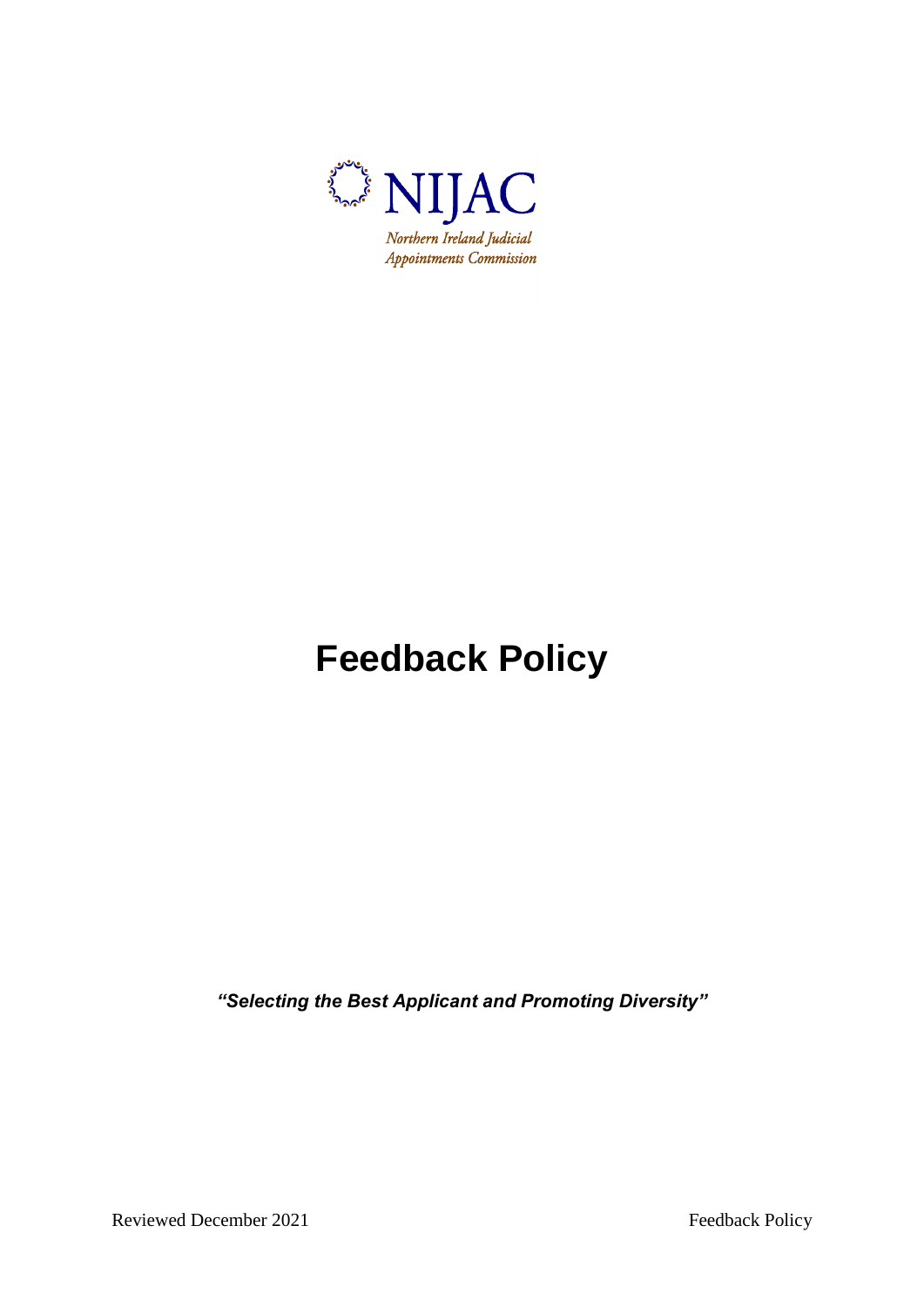## **1. Introduction**

- 1.1 NIJAC was established on 15 June as an independent public body under the Justice (Northern Ireland) Acts 2002 and 2004 (as amended). Upon the devolution of justice on the 12 April 2010, the Northern Ireland Act 2009 extended our statutory duties.
- 1.2 NIJAC is an appointing body, selecting and appointing to non-crown judicial offices in various Courts and Tribunals throughout Northern Ireland. We select and make recommendations for crown appointments up to and including High Court judge.
- 1.3 It is the NIJAC's policy to have due regard for the need to promote equality of opportunity for all applicants in the appointments process, irrespective of:
	- gender (including sex, pregnancy, maternity leave, and gender reassignment)
	- marital status and civil partnership status
	- **•** religious belief and / or political opinion
	- race and/or ethnic origin
	- $\blacksquare$  age<sup>1</sup>
	- **sexual orientation**

and

1

- **•** between men and women generally
- **EXTER** between persons with a disability and persons without
- **EXECT** between persons with dependants and persons without
- 1.4 NIJAC's goal is to secure, so far as is reasonably practicable to do so, a judiciary which is reflective of the community in Northern Ireland.

Reviewed December 2021 Feedback Policy  $1$  Under Statute the upper age limit of 70 years applies to judicial appointments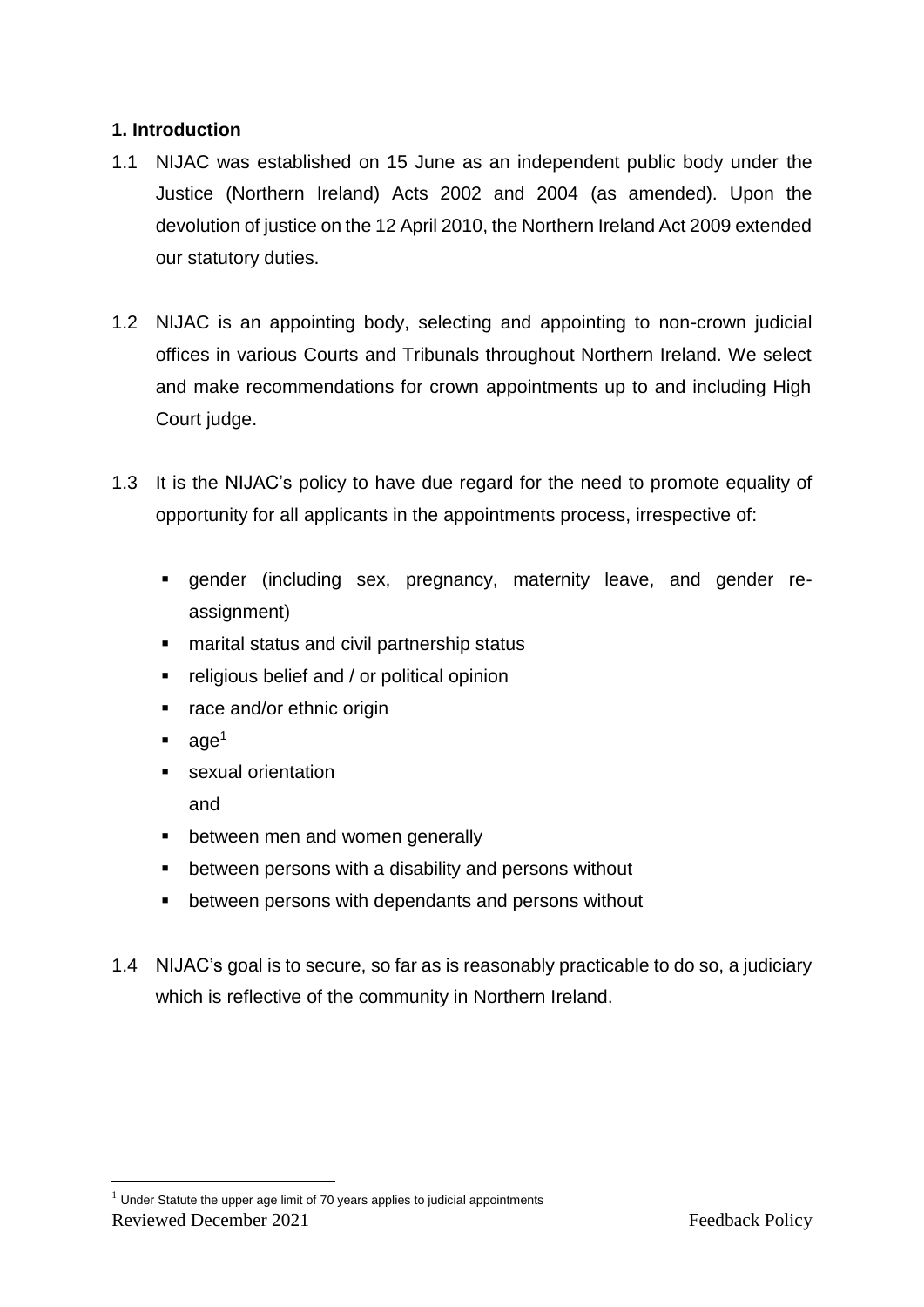#### **2. Rationale**

- 2.1 The provision of feedback is to provide applicants with constructive information about their application, quality of evidence, and performance in a particular scheme.
- 2.2 It is important to note that providing feedback does not constitute coaching or mentoring but provides an opportunity for an applicant to reflect on their strengths and areas for development demonstrated against the selection criteria set out in the personal profile advertised for the particular scheme.

#### **3. Policy Objectives**

- 3.1 The key objectives of the feedback policy are:
	- 3.1.1 to provide feedback that is objective and fair; and
	- 3.1.2 to enable applicants to receive feedback on their performance in the assessment process at shortlisting and / or final assessment in a positive and confidential setting.

#### **4. Scope of the policy**

4.1 The feedback policy applies to all those who are involved in providing feedback to applicants, and to applicants receiving feedback.

## **5. Principles**

- 5.1 NIJAC selects and appoints on merit, through fair and open competition and by selecting from the widest possible range of eligible applicants. Our work is based on the principles of:
	- Merit;
	- Independence;
	- Diversity;
	- Fairness:
	- Transparency;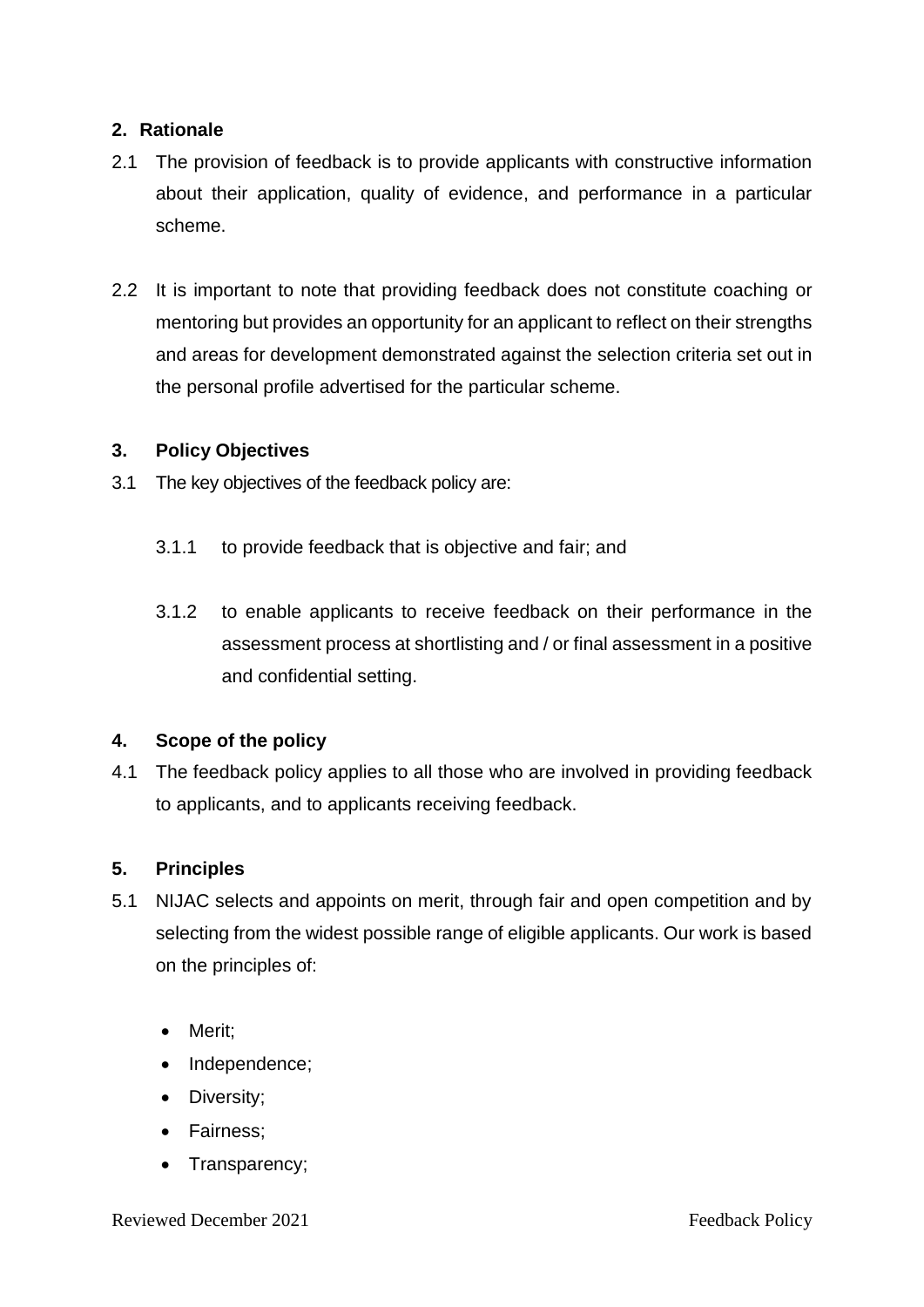- Accountability, and
- Partnership.

The feedback policy and procedure is designed to embed NIJAC's working principles through the provision of constructive feedback to applicants after the shortlisting and final assessment stages.

- 5.2 Feedback will be provided in a timely manner following the completion of the various stages of the appointments process i.e. as soon as is practicable after shortlisting and final assessment outcome known as appropriate.
- 5.3 While this policy aims to cover all potential scenarios, it may be set aside in exceptional circumstances and alternative arrangements implemented, for example, when high volume of applications are received.
- 5.4 The feedback policy and procedure are separate from, and independent of, the complaints procedure.
- 5.5 Feedback facilities are not to be used as an appeal mechanism, or as a route to discovery to aid a complaint. If an applicant is considering whether to complain they should consult NIJAC's Complaints Policy and Procedure and specifically the time limit outlined.
- 5.6 The provision of feedback facilities will be dependant upon the resources available within NIJAC. Although every effort will be made to facilitate feedback, there may be occasions when this may not be possible, or be provided in a general way for all applicants particularly when there are high volume schemes and where shortlisting test are used.
- 5.7 Generic feedback for schemes which used a shortlisting test will be published on the website and will include a summary of the banding of scores.
- Reviewed December 2021 Feedback Policy 5.8 Written feedback will be available at shortlisting stage where a papersift is used when it is requested within 5 days of the notification of the outcome being sent.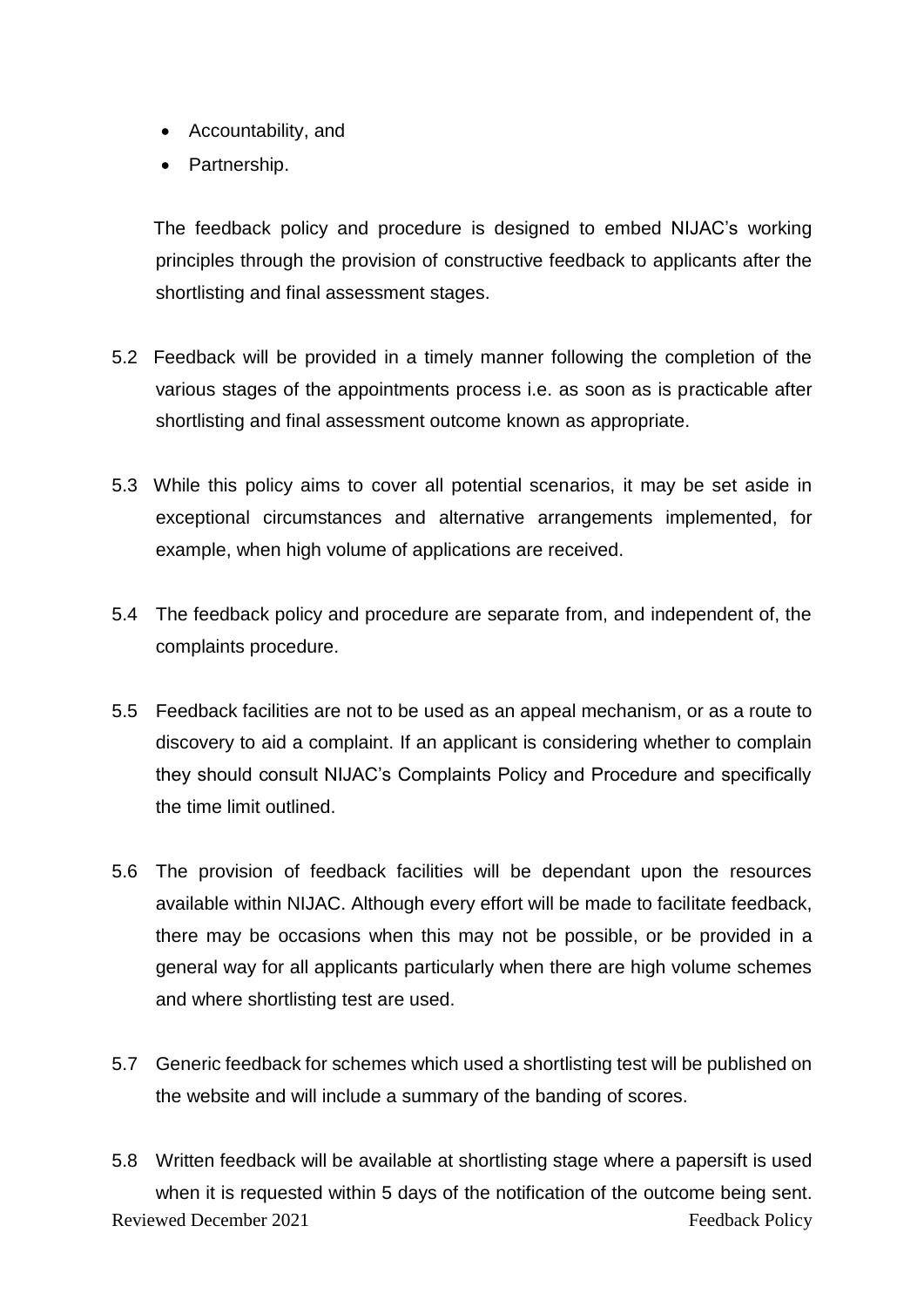Written feedback will provide an account of the applicant's demonstration of evidence against the advertised criteria and the Personal Profile for the office under recruitment.

5.9 Oral feedback will be available for shortlisted applicants after the final assessment stage when it is requested within 5 days of the notification of the outcome being sent. NIJAC will aim to publicise the proposed date of this feedback in the Applicant Information Booklet. Applicants will be notified that feedback will normally only be available on the advertised date. The content of the feedback will reflect the agreed moderated assessment of the Selection Committee. Telephone or online feedback may be used when there is a high volume of applicants or at the applicant's request. NIJAC will provide each oral feedback recipient with a written outline of the scheme in advance of the feedback meeting. The written communication will facilitate the meeting to focus on providing feedback on the individual's performance.

### **6. Implementation**

- 6.1 In order to implement this policy NIJAC shall:
	- 6.1.1 Communicate this policy via the website to applicants for judicial office, and those involved in the administration and provision of feedback.
	- 6.1.2 Provide guidance on giving feedback for those involved in the provision of feedback.

## **7. Time limits for requesting feedback**

7.1 Applicants must request feedback within five days from the date of written notification of the outcome at shortlisting or final assessment stage.

#### **8. Variation to Policy**

8.1 This policy, or the arrangements under it, may be varied, amended or adjusted at any time.